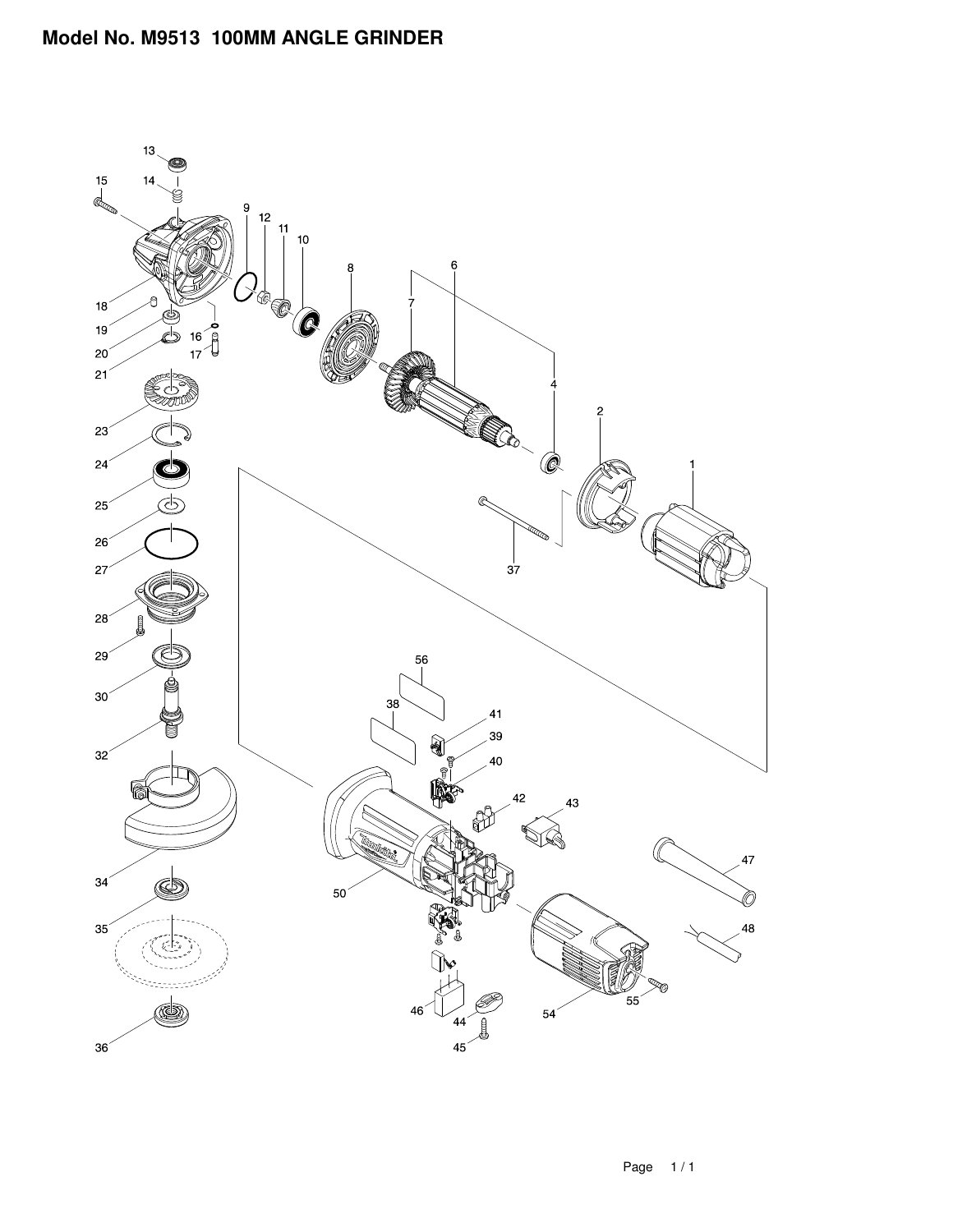## **Model No. M9513 100MM ANGLE GRINDER**

| Item            | Parts No. | Description                 | I/C   | Qty            | N/O      | Opt. 1   | Opt. 2 | Note |
|-----------------|-----------|-----------------------------|-------|----------------|----------|----------|--------|------|
| 001A            | 628383-2  | FIELD 220-240V              |       | $\mathbf{1}$   |          | 85030090 |        |      |
| 001L            | 628382-4  | FIELD 115V                  |       | 1              |          | 85030090 |        |      |
| 002             | 457137-8  | <b>BAFFLE PLATE</b>         |       | 1              |          | 73182990 |        |      |
| 004             | 210169-4  | <b>BALL BEARING 607LLB</b>  |       | 1              | $\star$  | 84821090 |        |      |
| $004-1$         | 211021-9  | <b>BALL BEARING 607LLB</b>  | $\,<$ | 1              |          | 84821090 |        |      |
| 006A            | 513948-2  | ARMATURE ASS'Y 220-240V     |       | $\mathbf{1}$   | $^\star$ | 85030090 |        |      |
| 006L            | 513946-6  | ARMATURE ASS'Y 115V         |       | $\mathbf{1}$   | $^\star$ | 85030090 |        |      |
| D <sub>10</sub> |           | <b>INC. 4,7</b>             |       |                | $\star$  |          |        |      |
| 006-1A          | 510395-8  | ARMATURE ASS'Y 220-240V     | $\,<$ | 1              | $\star$  |          |        |      |
| 006-1L          | 510394-0  | ARMATURE ASS'Y 115V         | $\,<$ | 1              | $\star$  |          |        |      |
| D <sub>10</sub> |           | <b>INC. 4,7</b>             |       |                | $\star$  |          |        |      |
| 006-2A          | 510443-3  | ARMATURE ASS'Y 220-240V     | $\,<$ | $\mathbf{1}$   |          |          |        |      |
| 006-2L          | 510445-9  | ARMATURE ASS'Y 115V         | O     | 1              |          |          |        |      |
| D <sub>10</sub> |           | <b>INC. 4,7</b>             |       |                |          |          |        |      |
| 007             | 240076-7  | <b>FAN 56</b>               |       | 1              |          | 84145190 |        |      |
| 008             | 457122-1  | <b>BEARING RETAINER</b>     |       | 1              |          | 84679900 |        |      |
| 009             | 213407-3  | O RING 26                   |       | $\mathbf{1}$   | $\star$  | 40169320 |        |      |
| $009-1$         | 213445-5  | O-RING 26                   | O     | 1              |          | 40169320 |        |      |
| 010             | 210125-4  | <b>BALL BEARING 629DDW</b>  |       | 1              | $\star$  | 84821090 |        |      |
| $010-1$         | 210042-8  | <b>BALL BEARING 629LLB</b>  | $\,<$ | 1              |          | 84821090 |        |      |
| 011             | 221475-2  | SPIRAL BEVEL GEAR 10        |       | 1              |          | 84834000 |        |      |
| 012             | 252186-8  | HEX. NUT M6                 |       | $\mathbf{1}$   |          | 73181500 |        |      |
| 013             | 419589-1  | CAP                         |       | $\mathbf{1}$   |          | 39269099 |        |      |
| 014             | 233376-2  | <b>COMPRESSION SPRING 8</b> |       | 1              |          | 73209090 |        |      |
| 015             | 266324-6  | TAPPING SCREW 4X22          |       | $\overline{4}$ | $\star$  | 73181500 |        |      |
| $015 - 1$       | 265651-8  | <b>TAPPING SCREW 4X22</b>   | O     | 4              |          |          |        |      |
| 016             | 213960-9  | O RING 5                    |       | 1              |          | 40169320 |        |      |
| 017             | 268228-8  | SHOULDER PIN 5              |       | 1              |          | 73182990 |        |      |
| 018             | 319487-8  | <b>GEAR HOUSING</b>         |       | 1              |          | 84679900 |        |      |
| 019             | 263002-9  | <b>RUBBER PIN 4</b>         |       | $\mathbf{1}$   |          | 40169390 |        |      |
| 020             | 210033-9  | <b>BALL BEARING 696ZZ</b>   |       | 1              |          | 84821090 |        |      |
| 021             | 961052-5  | RETAINING RING S-12         |       | 1              |          | 73182990 |        |      |
| 023             | 221476-0  | SPIRAL BEVEL GEAR 37        |       | 1              |          | 84834000 |        |      |
| 024             | 257978-0  | RETAINING RING(INT)R-32     |       | 1              |          | 73182990 |        |      |
| 025             | 211345-3  | BALL BEARING 6201DDW        |       | 1              |          | 84821090 |        |      |
| 026             | 267238-2  | FLAT WASHER 12              |       | 1              |          | 73182200 |        |      |
| 027             | 213622-9  | O RING 45                   |       | 1              |          | 40169320 |        |      |
| 028             | 123847-6  | <b>BEARING BOX ASSEMBLY</b> |       | 1              |          | 84679900 |        |      |
| D <sub>10</sub> |           | <b>INC. 27</b>              |       |                |          |          |        |      |
| 029             | 265100-5  | PAN HEAD SCREW M4X16        |       | 4              |          | 73181500 |        |      |
| 030             | 345464-4  | LABYRINTH RING              |       | 1              |          | 73182990 |        |      |
| 032             | 326828-1  | SPINDLE                     |       | 1              |          | 84679900 |        |      |
| 034             | 126477-2  | WHEEL COVER 100M ASSEMBLY   |       | 1              |          | 84679900 |        |      |
| C <sub>10</sub> | 911227-6  | PAN HEAD SCREW M5X18        |       | 1              |          |          |        |      |
| 035             | 224470-1  | <b>INNER FRANGE 30</b>      |       | 1              | $\star$  | 73182990 |        |      |
| $035-1$         | 224491-3  | <b>INNER FLANGE 29</b>      | S     | $\mathbf{1}$   |          | 84679900 |        |      |
| 036             | 224585-4  | LOCK NUT 10-30              |       | 1              | $\star$  | 73181600 |        |      |
| 036-1           | 224493-9  | LOCK NUT 10-29              | S     | 1              |          | 84679900 |        |      |